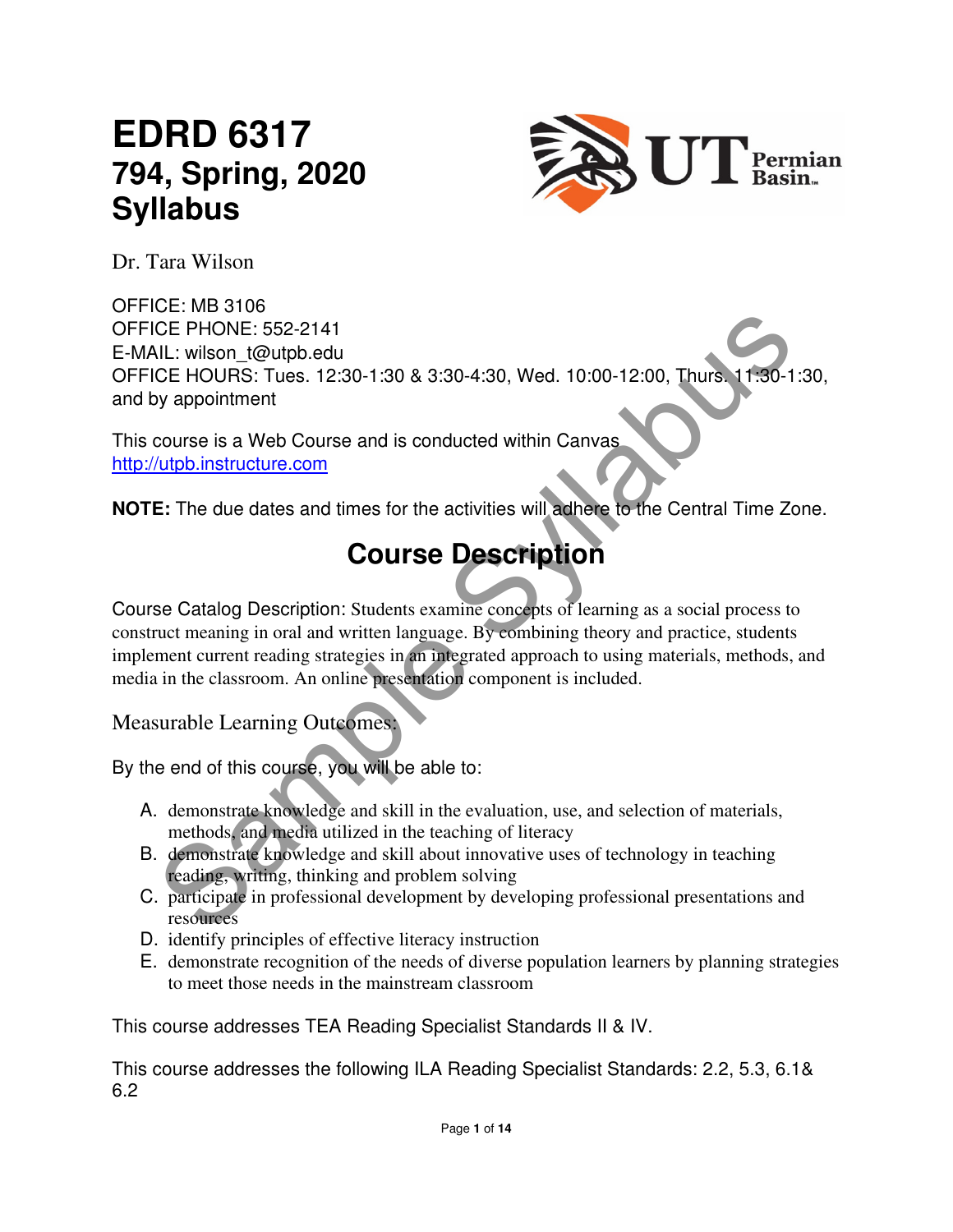Prerequisites:

Enrollment requires admittance to graduate studies or permission of the instructor. Participants are students in the Reading master's program or the post-bachelor's teacher certification program, or other master's students in the College of Education.

## **Materials**

Required Materials:

Harvey, S. and Goudvis, A. (2017). *Strategies that work: Teaching comprehension for understanding, engagement, and building knowledge. 3rd ed.* Portland: ME. Stenhouse. ISBN 9781625310637

Tovani, C. (2011). *So what do they know*? Assessment that informs teaching and learning. Portland: ME. Stenhouse. ISBN 9781571107305

WIRELIGES<br>
Syllabus, S. and Goudvis, A. (2017). Strategies that work: Teaching comprehension for<br>
standing, engagement, and building knowledge. 3rd ed. Portlands ME. Stenhouse. ISBN<br>
1525310637<br>
Standing. ME. Stenhouse. IS Walker, Z., Rosenblatt, K., and McMahon, D.. (2016). *Teaching the last backpack generation: A mobile technology handbook for secondary educators.* Thousand Oaks: CA. Corwin Press. ISBN 9781506321523

## **Important Academic Dates**

UTPB Academic Calendar

## **Course Overview**

**Brief Descriptions of Assignment** 

*Ongoing Discussions* (objectives D & E) (TEA II) (ILA 6.2) (worth 40 points)

Rosenblatt stated that students discuss what they have read to illuminate their thoughts and to internalize the lessons. Based on this theory, you will participate in small group discussions where you problem-solve or state your opinions over the literacy issues in the Tovani text. Discussions are guided by the prompts, "Are you up to the challenge?" at the end of each chapter.

\* Rosenblatt, L.M. (1978) *The Reader, the Text, and the Poem: The Transactional Theory of the Literary Work.* (It is a great book!)

\**Strategy Toolbox* (objectives A & B) (TEA IV) (ILA 5.3) (worth 40 points)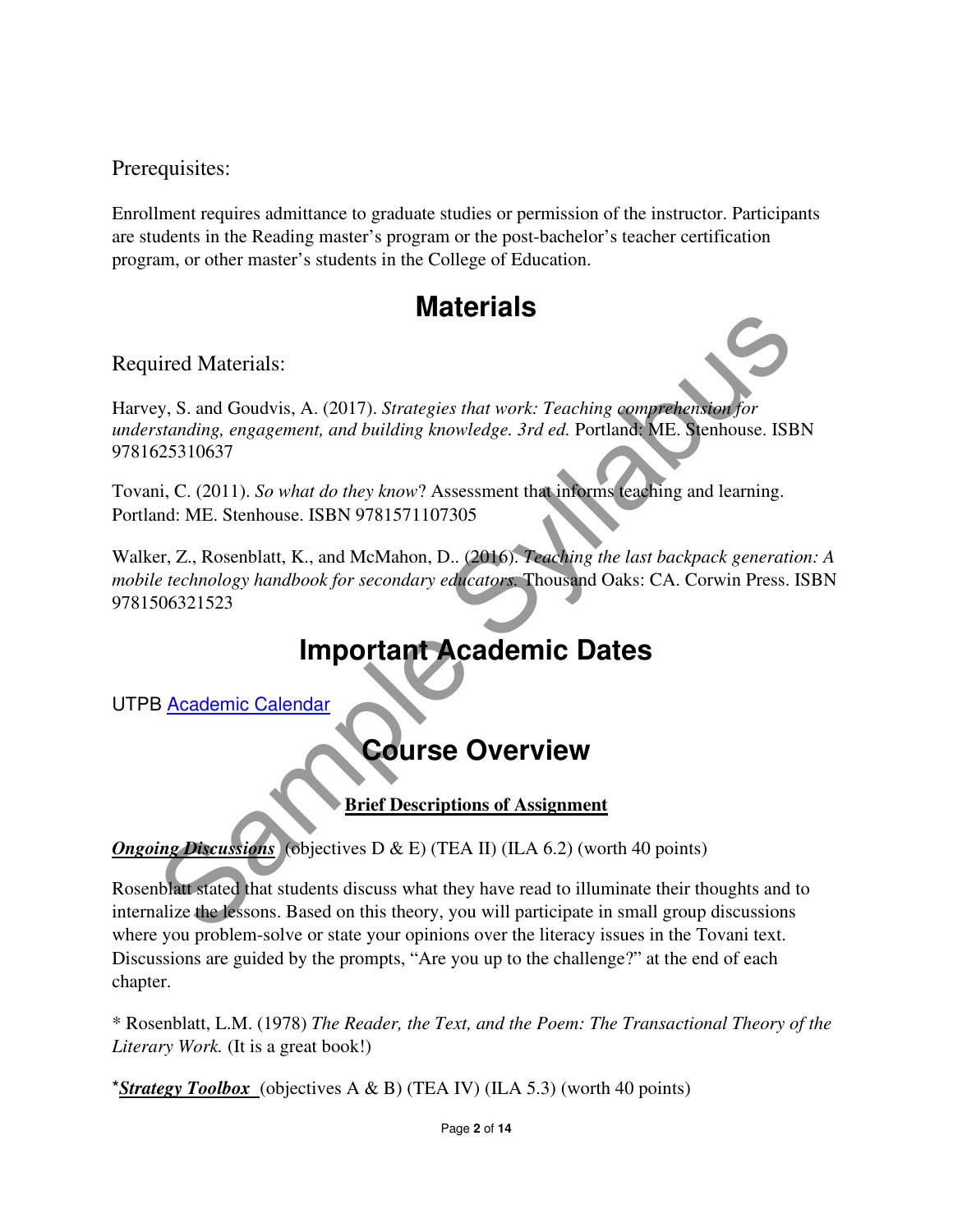You will select 15 digital strategies from the Walker, Rosenblatt, and McMahon text. Try each one out and summarize the experience, including how you can connect it to teaching in your content area. You will compile the written responses to the strategies into a Strategy Toolbox. Follow-up at the end of the semester by selecting your 3 favorite strategies and sharing your experience with them on the discussion board. (Depending on class size, you may be placed in small groups for this discussion assignment.) *Reading students document this in your field log, time is max 4 hours.* 

#### **Lesson Plan** (objective E) (TEA IV) (ILA 2.2) (worth 40 points)

You will develop a lesson plan that is suitable for your content area. It must include a strategy from one of your reading textbooks in this course and a strategy from your technology textbook. The lesson plan can focus on one class period, or it can last for more than one period. A template and a handout with directions will be provided for your use in preparing the lesson plan.

#### \**Professional Development Presentation* (objective C) (TEA IV) (ILA 5.3) (worth 40 points)

**Example 12**<br>
Will develop a lesson plan that is suitable for your content area. It must include a strategy<br>one of your reading textbooks in this course and a strategy from your technology textbooks<br>
sesson plan can focus As part of the CAEP accreditation requirements, you have a component in this course that involves a professional development presentation. To meet this requirement, you are will present this assignment in an online setting suitable to professional development (think faculty meeting, parent meeting, community group). For this presentation, you will post the online meeting to powtoon.com, a free online site. The guidelines are explained more fully in a handout found in Canvas. Please note that the presentation MUST connect to literacy somehow. *Reading students, document this on your field log, time is max 2 hours.*

## *Digital Notebook* (objective D) (TEA II  $\&$  IV) (ILA 6.1) (worth 40 points)

You will create a digital notebook that stores information from class lectures and videos throughout the course, using a variety of graphic organizers of your choosing from the course textbooks. Each entry will close with an "inner voice reflection" that supplies a Text-to-Self, Text-to-Text or Text-to-World connection to the content. For more information, please see the handout in Canvas. Notebooks will be submitted twice during the semester: at the end of session 4 and at the end of session 8.

#### Grading:

| <b>Course Activity</b>  | <b>Points</b> | Percentage<br>of Total<br>Grade |
|-------------------------|---------------|---------------------------------|
| <b>Discussions</b>      | 40            | 20%                             |
| <b>Strategy Toolbox</b> | 40            | 20%                             |
| Lesson Plan             | 40            | 20%                             |
| Professional            | 40            | 20%                             |
| Development             |               |                                 |
| Presentation            |               |                                 |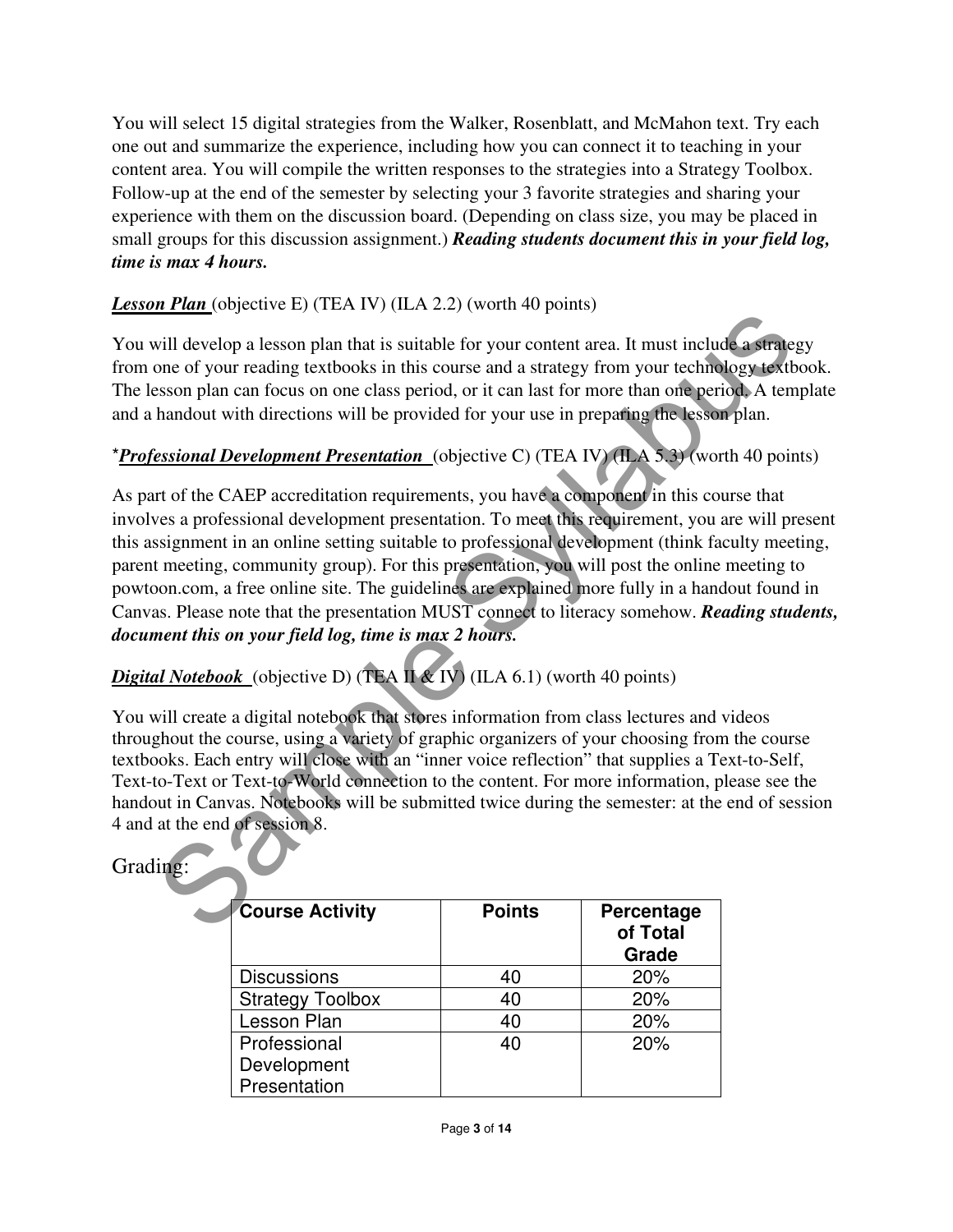| <b>Course Activity</b>                         | <b>Points</b> | Percentage<br>of Total<br>Grade |
|------------------------------------------------|---------------|---------------------------------|
| Notebook (2<br>submissions, 20 points<br>each) | 40            | 20%                             |
| Total                                          | 200           |                                 |

Grading Scale:

| <b>Letter Grade</b><br><b>Grade Range</b><br>93 and above<br>A<br>186-200 points<br>85 to 92<br>170-185 points<br>75 to 84<br>150-169 points<br>F<br>Less than 75<br>ess otherwise stated, all materials, activities, and assessments are required and a<br>ptional.<br>munication, Grading & Feedback:<br>be contacted via email, canvas, during office hours and phone. I try to<br>ond to messages within 24 hours. You will receive a response in 48 hours. T<br>tround time on grades is a week. Check Canvas often. Feedback will either b<br>en on assignments or a note in Canvas.<br>Management: |  |  |
|-----------------------------------------------------------------------------------------------------------------------------------------------------------------------------------------------------------------------------------------------------------------------------------------------------------------------------------------------------------------------------------------------------------------------------------------------------------------------------------------------------------------------------------------------------------------------------------------------------------|--|--|
|                                                                                                                                                                                                                                                                                                                                                                                                                                                                                                                                                                                                           |  |  |
|                                                                                                                                                                                                                                                                                                                                                                                                                                                                                                                                                                                                           |  |  |
|                                                                                                                                                                                                                                                                                                                                                                                                                                                                                                                                                                                                           |  |  |
|                                                                                                                                                                                                                                                                                                                                                                                                                                                                                                                                                                                                           |  |  |
|                                                                                                                                                                                                                                                                                                                                                                                                                                                                                                                                                                                                           |  |  |
|                                                                                                                                                                                                                                                                                                                                                                                                                                                                                                                                                                                                           |  |  |
|                                                                                                                                                                                                                                                                                                                                                                                                                                                                                                                                                                                                           |  |  |
|                                                                                                                                                                                                                                                                                                                                                                                                                                                                                                                                                                                                           |  |  |
|                                                                                                                                                                                                                                                                                                                                                                                                                                                                                                                                                                                                           |  |  |

\*Unless otherwise stated, all materials, activities, and assessments are required and are not optional.

Communication, Grading & Feedback:

I can be contacted via email, canvas, during office hours and phone. I try to respond to messages within 24 hours. You will receive a response in 48 hours. The turnaround time on grades is a week. Check Canvas often. Feedback will either be written on assignments or a note in Canvas.

Time Management:

A student should expect to spend three hours on preparation and learning assignments for every semester credit hour. If a class is a 3-semester credit hour class, it is expected that a student should spend about 9 hours out of class on assignments in addition to 3 hours of in-class time for a total of about 12 hours per week to obtain an "A" in a class. It is important to develop a Time Management Plan to be successful.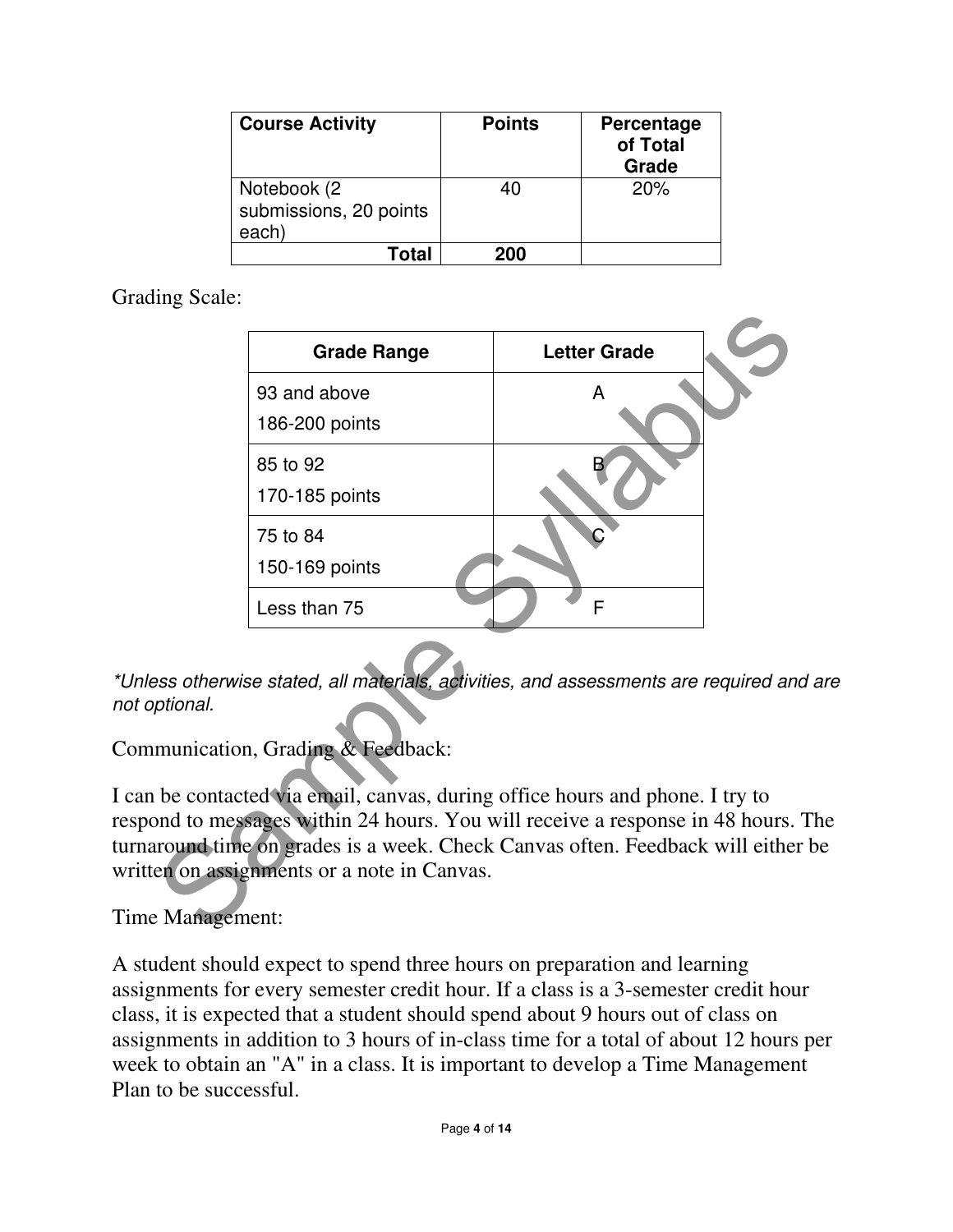# **Policies**

### Discussion Board

Discussion Board is primarily for discussing course related topics and issues. Best practices are:

- Read all message postings in online discussion.
- Respond to the question directly
- Reply to minimum of two other student posts.
- Use a person's name in the body of your message when you reply to their message.
- Avoid postings that are limited to 'I agree' or 'great idea', etc.
- Ensure responses to questions are meaningful, reflective.
- Support statements with concepts from course readings, refer to personal experience, examples.
- Follow **Rules of Behavior (below).**

### Rules of Behavior

Respond to the question directly<br>
Heghy to minimum of two other student posts.<br>
Hose a person's name in the body of your message when you reply to their<br>
message.<br>
Avoid postings that are limited to 'I agree' or 'great ide Discussion areas are public to every student in this class (including your instructor) who will see what you write. Please pay attention to the language you use and adhere to the following guidelines:

- Do not post anything too personal.
- Do not use language that is inappropriate for a classroom setting or prejudicial in gender, race, or ethnicity.
- Do not use all caps in the message box unless you are emphasizing (it is considered shouting).
- Be courteous and respectful to other people on the list
- Do not overuse acronyms like you would use in text messaging. Some of the list participants may not be familiar with acronyms.
- Use line breaks and paragraphs in long responses.
- Write your full name at the end of the posting.
- Be careful with sarcasm and subtle humor; one person's joke is another person's insult.

## Make-Up/Late Submission Policy

All course activities must be submitted before or on set due dates and times. Points will be deducted for any assignment turned in late. If the student is unable to abide by the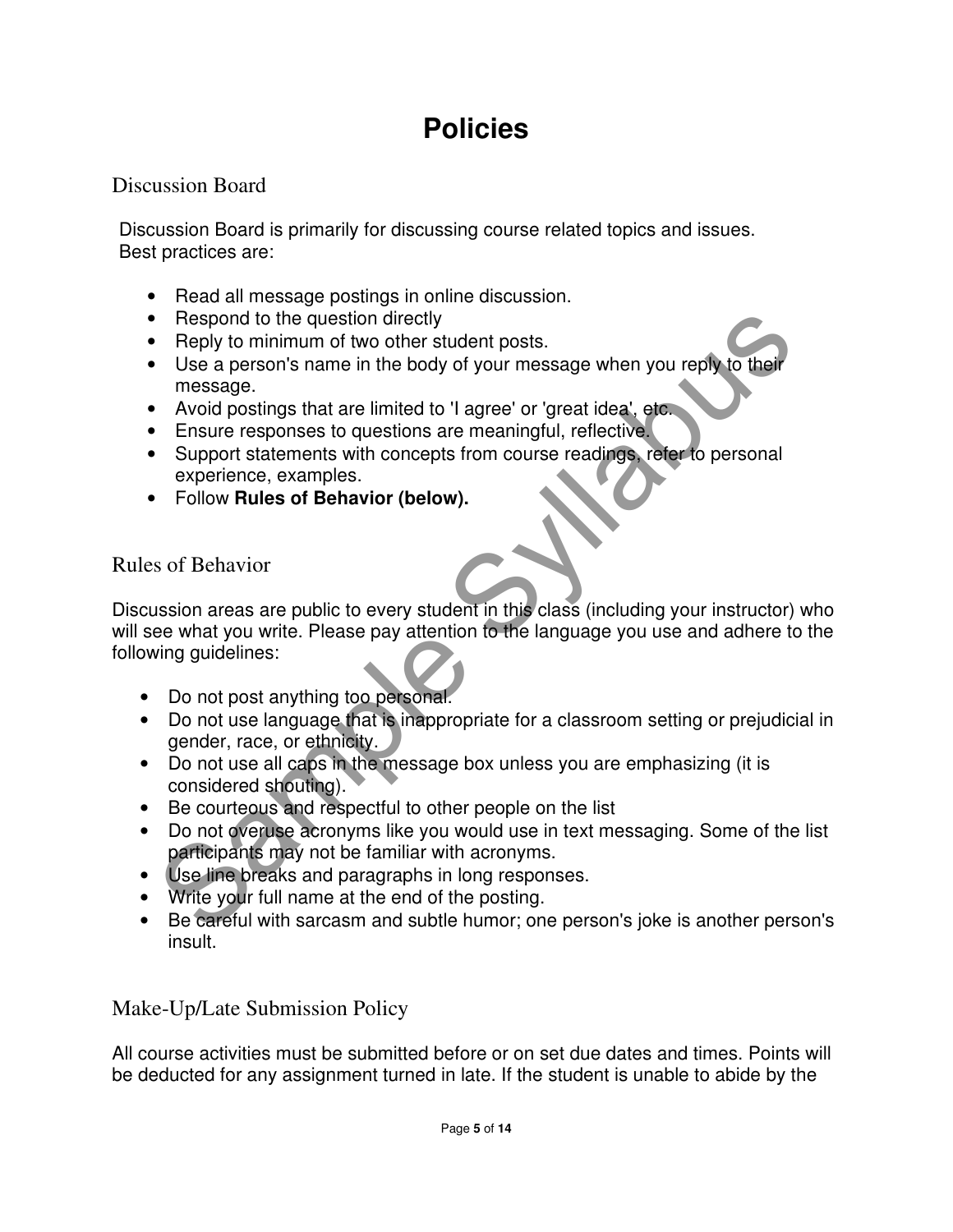due dates and times, it is their responsibility to contact the instructor immediately.

### Academic Dishonesty/Plagiarism/Cheating

The academic community regards academic dishonesty as an extremely serious matter, with serious consequences. Any effort to gain an advantage not given to all students is dishonest whether or not the effort is successful. Any suspicion of academic dishonesty will be reported and investigated. A student who engages in scholastic dishonesty that includes, but is not limited to cheating, plagiarism, and collusion will receive an "F" for the course.

All persons involved in academic dishonesty will be disciplined in accordance with University regulations and procedures. For complete information on UTPB student conduct and discipline procedures consult the University's Handbook: Scholastic Dishonesty.

des, but is not limited to cheating, plagiarism, and collusion will receive an "F" for<br>ourse.<br>The syllabus is involved in academic dishonesty will be disciplined in accordance<br>presons involved in academic dishonesty will b **Academic dishonesty** includes, but is not limited to cheating, plagiarism, collusion, falsifying academic records, misrepresenting facts, the submission for credit of any work or materials that are attributable in whole or in part to another person, taking an examination for another person, any act designed to give unfair advantage to a student such as, but not limited to, submission of essentially the same written assignment for two courses without the prior permission of the instructor, or the attempt to commit such acts.

**Plagiarism** includes, but is not limited to the appropriation of, buying, receiving as a gift, or obtaining by any means material that is attributable in whole or in part to another source, including words, ideas, illustrations, structure, computer code, other expression and media, and presenting that material as one's own academic work being offered for credit.

#### Attendance and Class Participation

Regular and active participation is an essential, unmistakably important aspect of this online course. Students will log on a minimum of three times every seven days. All students are expected to do the work assigned, notify the instructor when emergencies arise.

#### **Tracking**

Learning management systems have tracking features. Statistics are collected that quantifies how often and when students are active in the course and provides information if the student has accessed different pages of the course.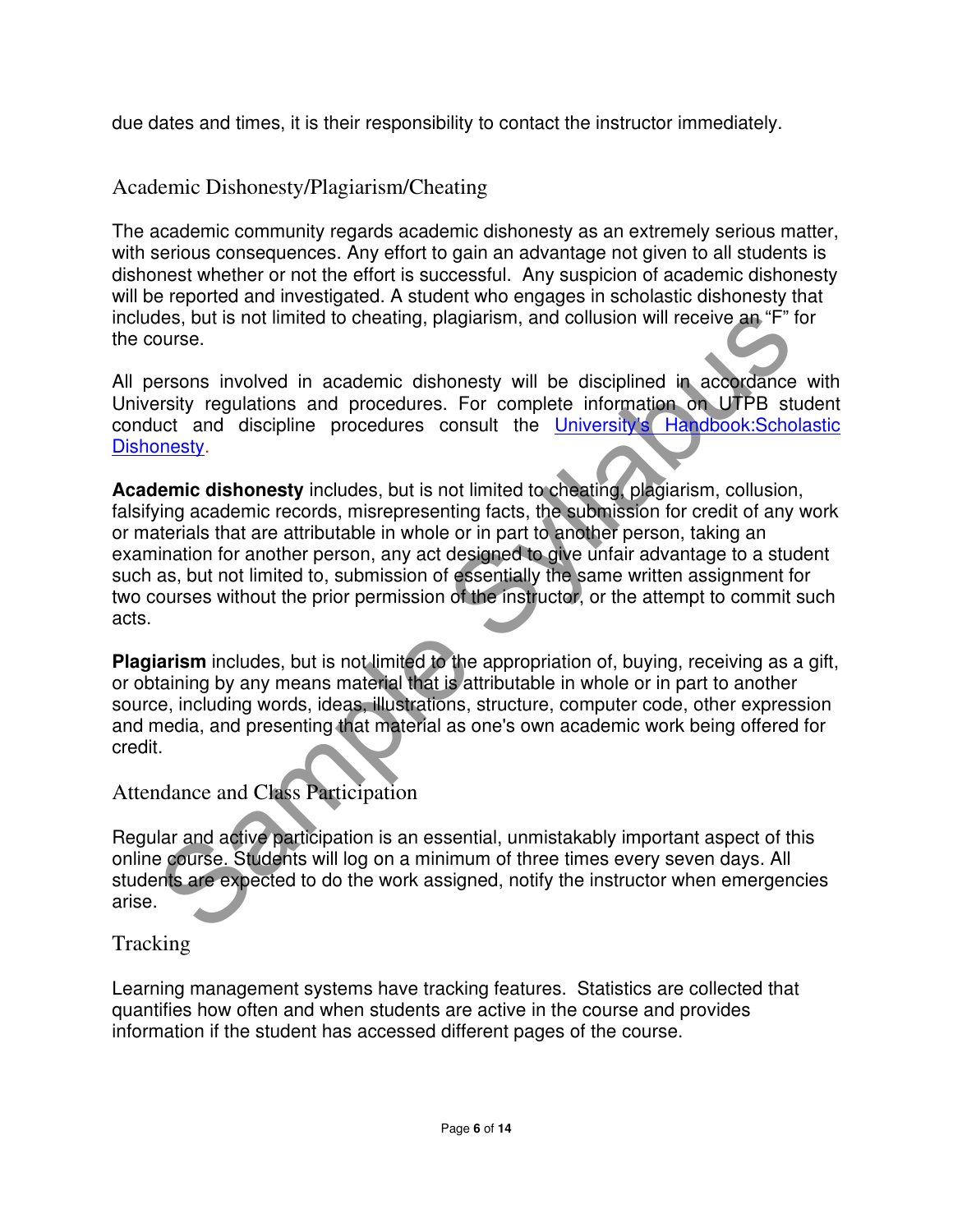#### Absenteeism

All the course activities have set dates to be completed and submitted. After the due dates the activities will not be available for the students. Not logging into an online course is considered absenteeism. Contact instructor immediately in case of emergency medical situation.

#### Course Incomplete/Withdrawal/Grade Appeal

All students are required to complete the course within the semester they are signed up. Incomplete grades for the course are rarely given and will only be considered if the student has met **all** of the following conditions:

- Completed 75% or more of the coursework,
- Earned (at the time of the Incomplete request) a B or better average on all coursework,
- Submitted a valid, documented excuse for not being able to complete the course on time, and
- Has contacted the instructor prior to the last day of regular classes (full semester/face-to-face students) or one week prior to the last week of classes (online/8 week session).

se Incomplete/Withdrawal/Grade Appeal<br>
udents are required to complete the course within the semester they are signed<br>
mplete grades for the course are rarely given and will only be considered if<br>
empleted 75% or more of t Students must submit a written (electronic) petition for an extension and sign a contract that lists the remaining coursework to be completed and due dates. If the assignments and activities identified in the petition are not completed by the agreed upon due date, the student's grade will revert to a "F" two semesters after the original "I" grade was submitted.

Students are advised to review the University policy on Satisfactory Academic Progress and Financial Aid Probation that may result from course withdrawals or incompletes.

Find information and dates regarding drops and withdrawals consult the University Handbook: Drops and Withdrawals and Appeal Process.

Accommodation for Students with Disabilities

**Students with Disabilities:** The University of Texas of the Permian Basin in compliance with the Americans with Disabilities Act and Section 504 of the Rehabilitation Act provides "reasonable accommodations" to students with disabilities. Any student with a disability who is requesting an accommodation for this course must provide the instructor with official documentation in the form of a letter from the ADA Officer for Students. Only those students who have officially documented a need for an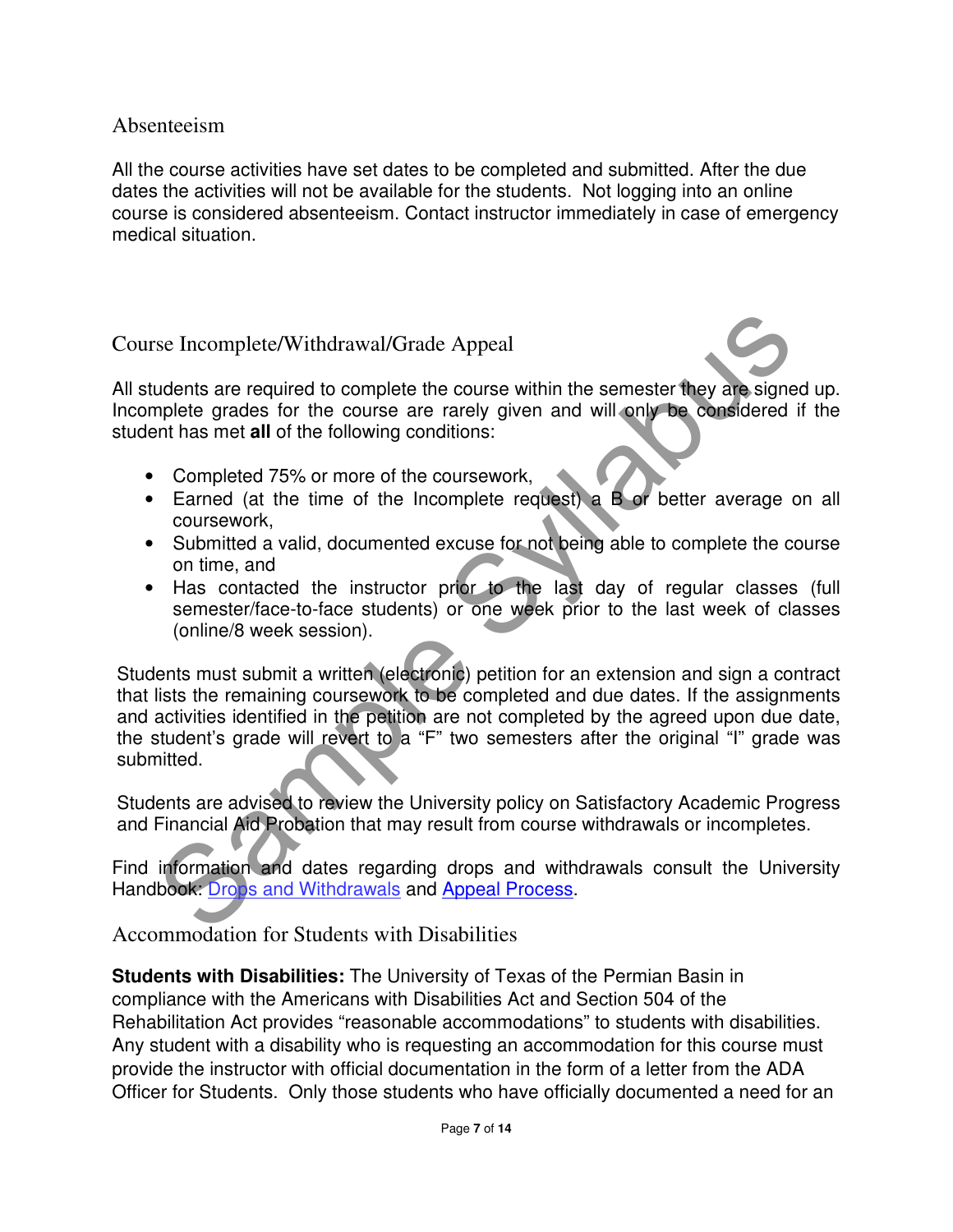accommodation will have their request honored. \*\*Adapted from UTSA ADA syllabus statement.\*\*

**ADA Officer for Students:** Mr. Paul Leverington **Address:** Mesa Building 4243/4901 E. University, Odessa, Texas 79762 **Voice Telephone:** 432-552-4696

**Email:** ada@utpb.edu

For the accessibility and privacy statements of external tools used within courses, go to Accessibility and Privacy Statements

# **Computer Skills, Technical & Software Requirements**

This course is designed as a web-based class, which necessitates specific computer expertise on the part of the student, specific computer equipment or programs, and a commitment on the part of the student beyond that of most other courses. Student will need to create word processing documents, save files, submit files.

Students can use cloud version of Word, PowerPoint and other Microsoft products through use of their UTPB Outlook 365 and UTPB email address. For more information refer to UTPB Office 365 Page.

Computer Technical Requirements

See Technical Requirements.

Online Student Authentication

The accessibility and privacy statements of external tools used within courses, go<br>
sibility and Privacy Statements<br>
Sample Trivacy Statements<br>
Course is designed as a web-based class, which necessitates specific computer<br> UTPB requires that each student who registers for an online course is the same student who participates in, completes, and receives credit for the course. UTPB's Distance Education Policy requires faculty members to employ at least two methods of verification to ensure student identities. To access online courses students must login to the UTPB learning management system using their unique personal identifying username and secure password. UTPB's Distance Education Policy requires at least one additional student identification method within the course that has been determined and approved by the faculty or academic program. This course satisfies the second method of student authentication by: presentation of approved photo ID\* through a web cam and video recorded proctoring during assessment (Respondus Monitor, Examity)

\*Approved up to date photo identifications are: passports, government issued identification, driver's licenses, military ID from DoD. Dual credit and early college high school students use school district identifications.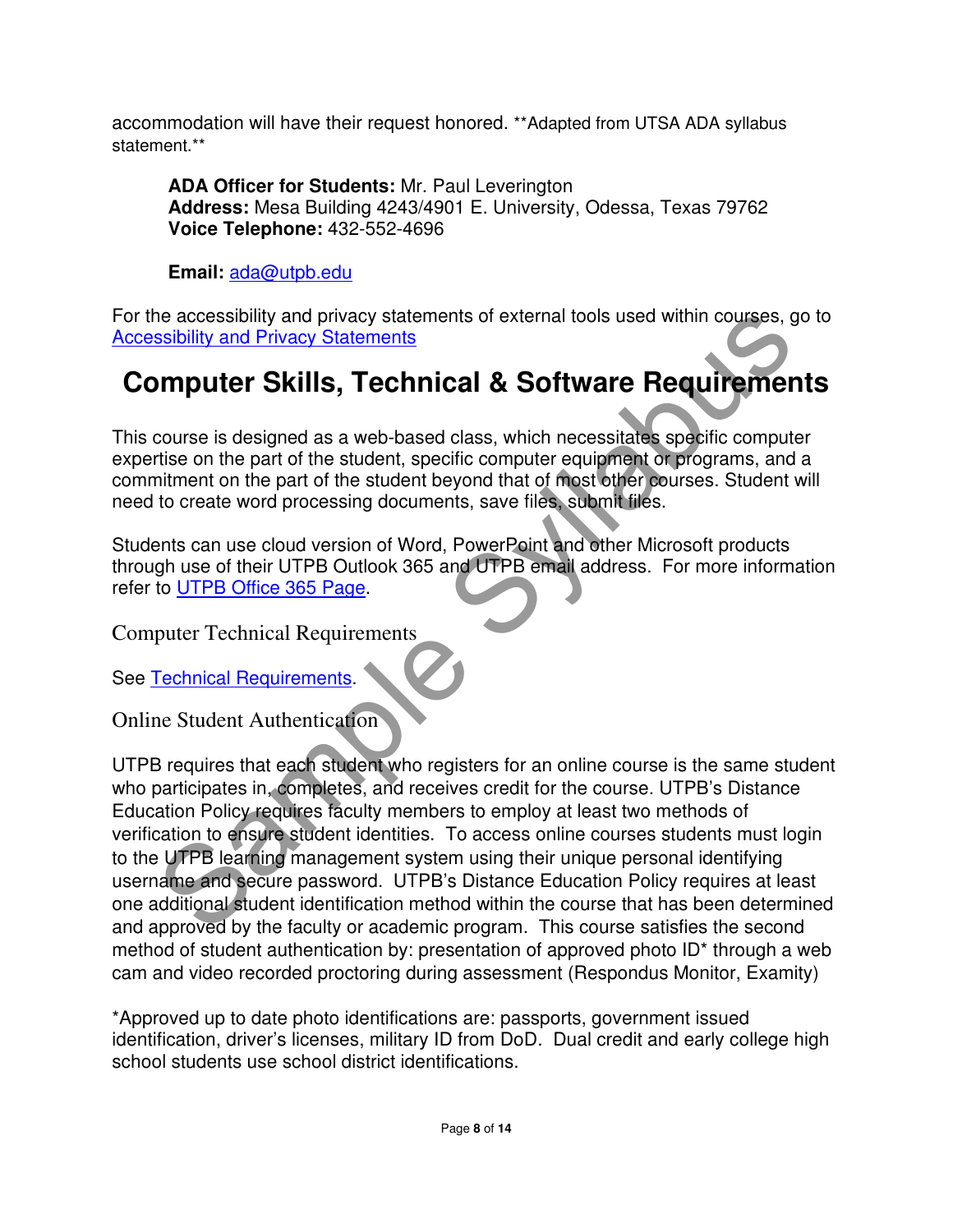Using LockDown Browser & Respondus Monitor for Online Exams

This course requires the use of LockDown Browser and Monitor for online exams. Watch this short video to get a basic understanding of LockDown Browser and Monitor.

Download and install **LockDown Browser**.

To take an online test, open LockDown Browser which opens Canvas and navigate to the exam. (You cannot access the exam with a standard web browser.) When taking an online exam, follow these guidelines:

- Setup web cam for exams using Monitor.
- Ensure you're in a location where you won't be interrupted.
- Turn off all mobile devices, phones, etc.
- Clear your desk of all external materials books, papers, other computers, or devices.
- Remain at your desk or workstation for the duration of the test.
- LockDown Browser will prevent you from accessing other websites or applications; you will be unable to exit the test until all questions are completed and submitted.

# **Preparation for Emergencies**

#### Computer Crash

Thaking an online exam, follow these guidelines:<br>
Setup web cam for exams using Monitor.<br>
Ensure you're in a location where you won't be interrupted.<br>
Turn off all mobile devices, phones, etc.<br>
Clear your desk of all exter Not having a working computer or a crashed computer during the semester will NOT be considered as an acceptable reason for not completing course activities at a scheduled time. NOTE: Identify a second computer before the semester begins, that you can use when/if your personal computer crashes.

### Complete Loss of Contact

If you lose contact with course connectivity completely (i.e. you cannot contact me via Canvas or email), you need to call instructor, and leave message regarding connectivity loss and contact information.

## Lost/Corrupt/Missing Files

You must keep/save a copy of every project/assignment on an external drive, UTPB Outlook 365 OneDrive, or personal computer. In the event of any kind of failure (e.g. virus infection, student's own computer crashes, loss of files in cyberspace, etc.) or any contradictions/problems, you may be required to resubmit the files.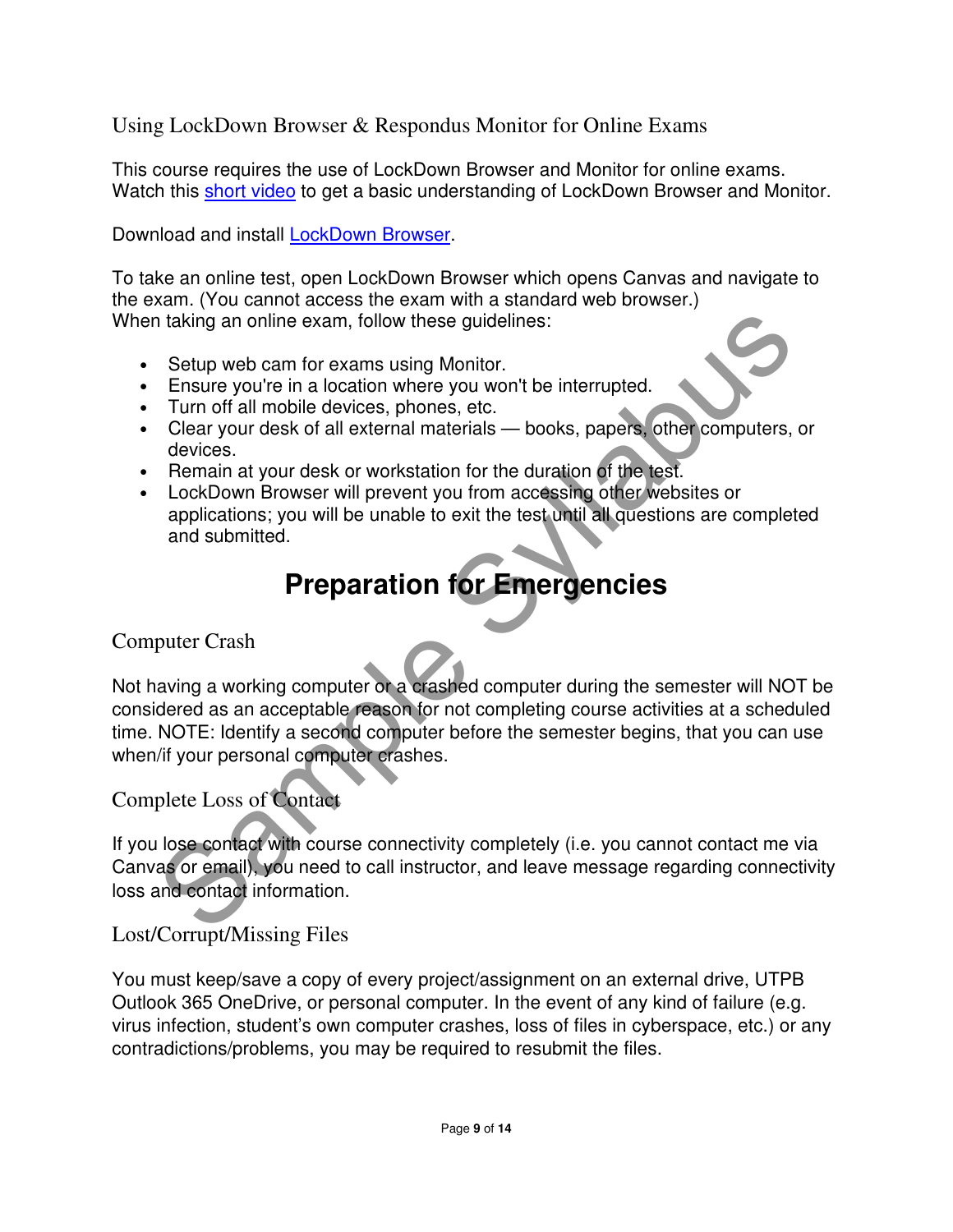# **End-of-Course Evaluation & Instructor Evaluation**

Every student is encouraged to complete an end of course evaluation survey provided by UTPB. During the last two weeks of class, there will be an announcement in Canvas, an email, and a button in your course navigation that will take you to any available surveys.

The survey is anonymous and your responses are confidential. Your feedback is critical to us and to your instructor as we strive to improve our offerings, and our support of you, the students.

| to us and to your instructor as we strive to improve our offerings, and our support of<br>you, the students. |                                                                                              |  |  |
|--------------------------------------------------------------------------------------------------------------|----------------------------------------------------------------------------------------------|--|--|
| <b>Student Support Services</b>                                                                              |                                                                                              |  |  |
| <b>SERVICE</b>                                                                                               | <b>CONTACT</b>                                                                               |  |  |
| <b>ADA</b><br>Accommodation/Support                                                                          | <b>Testing Services &amp; Academic Accommodations</b><br><b>Department</b><br>(432) 552-4696 |  |  |
| Advising                                                                                                     | (432) 552-2661<br><b>UTPB Academic Advising Center</b>                                       |  |  |
| <b>Bookstore</b>                                                                                             | <b>UTPB Campus Bookstore</b><br>(432) 552-0220                                               |  |  |
| Email, Outlook 365,<br>my.utpb.edu                                                                           | <b>Information Resources Division (IRD)</b>                                                  |  |  |
| <b>Financial Aid and</b><br>Scholarship                                                                      | <b>UTPB Financial Aid</b><br>(432) 552-2620                                                  |  |  |
| Library                                                                                                      | The J. Conrad Dunagan Library Online at<br>(432) 552-2370                                    |  |  |
| Registrar                                                                                                    | <b>UTPB Registrar</b><br>(432) 552-2635                                                      |  |  |
| <b>Student Services</b>                                                                                      | <b>Dean of Students</b><br>(432) 552-2600                                                    |  |  |
| <b>Technical Support</b>                                                                                     | Canvas<br>1-866-437-0867                                                                     |  |  |

# **Student Support Services**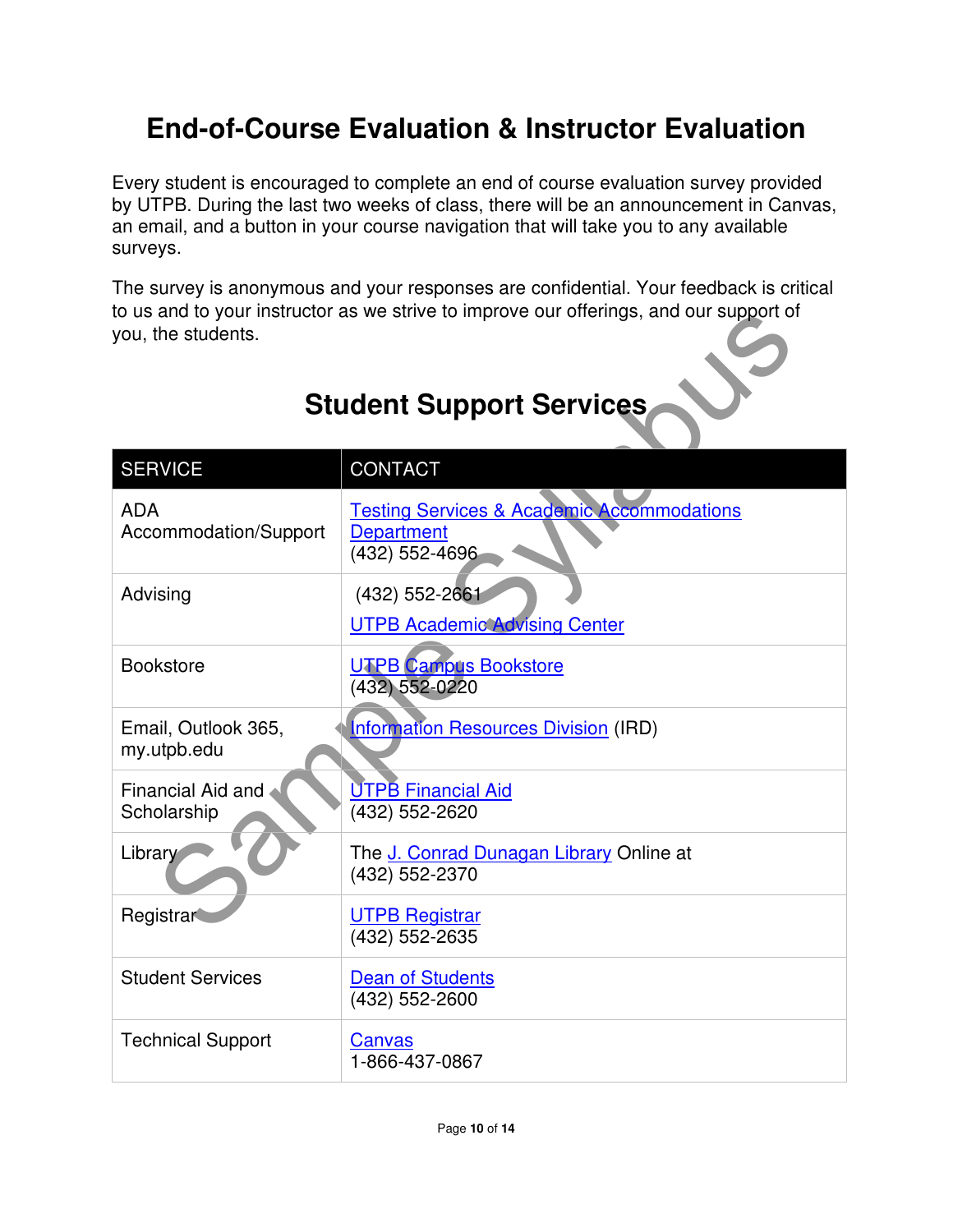| SERVICE <sup>T</sup>             | CONTACT                                                                                                                                                                                                                       |
|----------------------------------|-------------------------------------------------------------------------------------------------------------------------------------------------------------------------------------------------------------------------------|
| Tutoring & Learning<br>Resources | If you are taking courses through UTPB the following links<br>provide services: <b>Smarthinking Online Tutoring</b> (provides<br>tutoring services), <b>SmarterMeasure</b> (measures learner<br>readiness for online course). |

### Disclaimer & Rights

Information contained in this syllabus was to the best knowledge of the instructor considered correct and complete when distributed for use in the beginning of the semester. However, the instructor reserves the right, acting within the policies and procedures of UTPB to make changes in the course content or instructional techniques without notice or obligation. The students will be informed about the changes, if any.

#### Copyright Statement

Many of the materials that are posted within UTPB courses are protected by copyright law. These materials are only for the use of students enrolled in the course and only for the purpose of the course. They may not be further retained or disseminated.

# **Schedule**

mation contained in this syllabus was to the best knowledge of the instructor<br>dered correct and complete when distributed for use in the beginning of the<br>stest. However, the instructor reserves the right, acting within the The instructor reserves the right to adjust assignment due dates to meet the needs of the class. Students may work ahead on assignments but they may not be graded ahead of time. Assignments are to be submitted electronically to the submission link located in the appropriate week. Make sure that each assignment has your last name and first initial in the file name and is also stated in the header of your document. For example, (wilson\_t\_lesson\_1) on the file and Tara Wilson in the header.

Reading assignments are due on the date assigned. Candidates are expected to complete the reading assignments that apply to their certification areas.

Key to the reading assignments: *So What Do They Know* (T); *Strategies That Work* (HG); *Teaching The Last Backpack Generation* (WRM).

**HG assignments:** Please note that you are all welcome to read all of the HG assignments. However, some of the reading assignments in *Strategies That Work* (HG) are selected especially for middle and high school teachers. These are highlighted in yellow and will replace another HG assignment that is posted.

**T and WRM assignments:** Everyone reads all of the assignments for *So What Do They Know*  (T) and *The Last BackPack Generation* (WRM).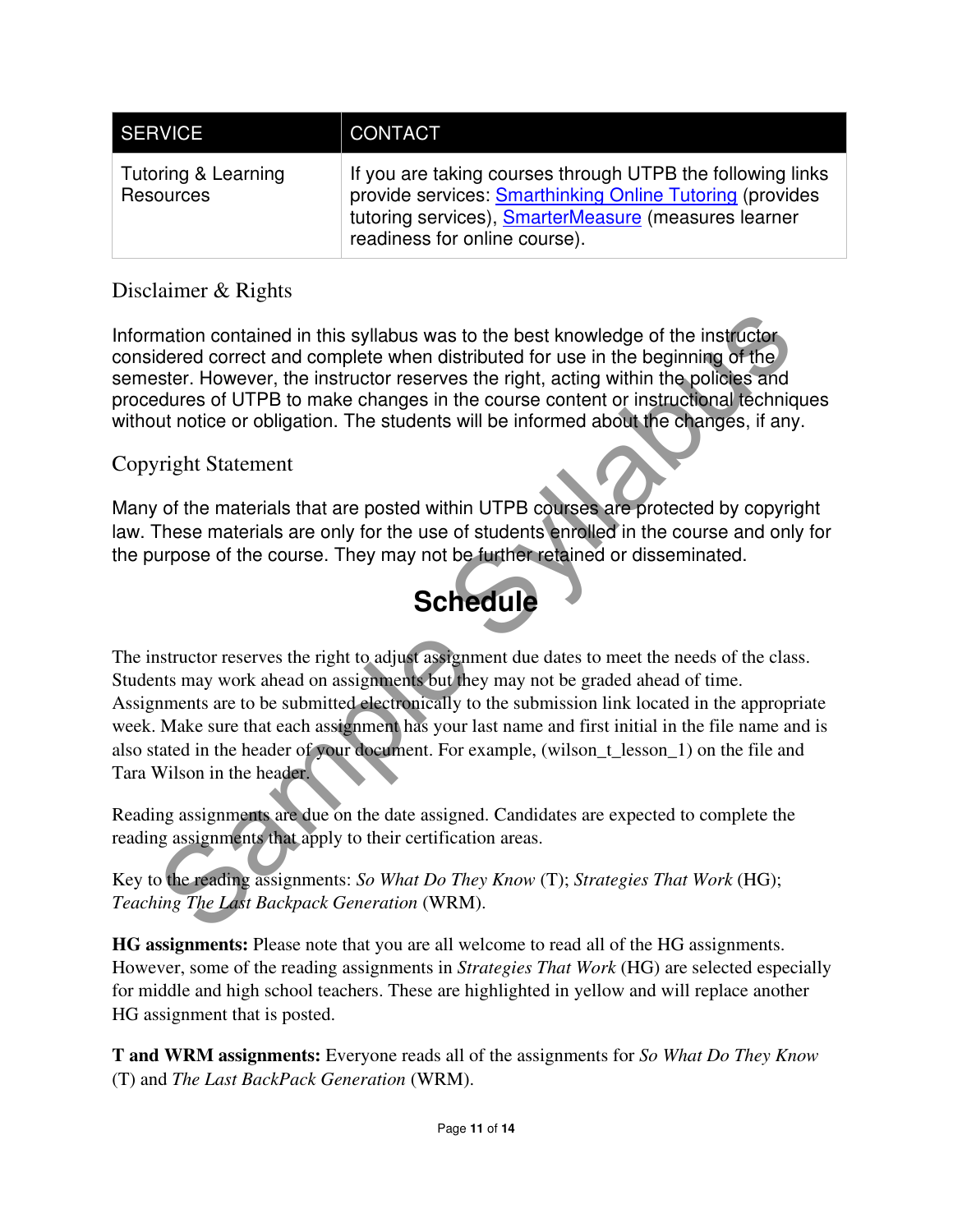Everyone listens to all lectures and watches all videos.

#### **Note: All assignments are due on Sunday by midnight. NOTE: The due dates and times for the activities will adhere to the Central Time Zone.**

| <b>DATE</b>         | <b>Assignments/Activities/Topics</b>                                                                                                                                                                                                                                                                                                                                                                                                                                                             | <b>Due Date</b> |
|---------------------|--------------------------------------------------------------------------------------------------------------------------------------------------------------------------------------------------------------------------------------------------------------------------------------------------------------------------------------------------------------------------------------------------------------------------------------------------------------------------------------------------|-----------------|
| 3/09<br><b>Wk1</b>  | SPRING BREAK! All modules and assignments are available in case<br>you want to get a head start.                                                                                                                                                                                                                                                                                                                                                                                                 | 3/15            |
| 3/16<br><b>Wk 2</b> | Read the syllabus, Read T Chp.1; read HG Chps 1&2 (MS/HS: You are<br>excused from HG Chapter 1; instead read HG Chapter 13 Content<br><b>Literacy</b> ) Watch Tovani: So What Do They Really Know? Part 1 Video<br>Introduce yourself on the discussion board: What grade and subject do<br>you want to teach or do you already teach?                                                                                                                                                           | 3/22            |
| 3/23<br><b>Wk 3</b> | Read T Chp 2; Read HG Chp 3; Begin reading WRM Chp 1<br>Watch Tovani: So What Do They Really Know? Part 2 Video<br>Strategy Toolbox: prepare, try out, summarize and reflect on WRM strategies<br>$3.1, 3.2 \& 3.3$<br>Respond to prompt on discussion board for T                                                                                                                                                                                                                               | 3/29            |
| 3/30<br>Wk4         | Read HG Chp 4 (MS/HS: You are excused from HG Chapter 4; instead read<br>HG Chapter 11)<br>Complete reading WRM Chapter 1; read T Chp 3<br>Watch Tovani: Comprehending Content Part 1<br>Watch Tovani: Comprehending Content Part 2<br>Watch Tovani: Comprehending Content Part 3<br>Watch Toyani: Comprehending Content Part 4<br>Strategy Toolbox: prepare, try out, summarize and reflect on WRM strategies<br>3.4 & 3.5<br>Begin brainstorming for PD assignment and respond to T discussion | 4/5             |
| 4/6<br><b>Wk 5</b>  | Read T Chp 4, WRM chp 2 and HG chp 5<br>(MS/HS: You are excused from HG Chapter 5; instead read HG Chp 12)<br>Watch Tovani: Thoughtful Reading Part 1<br>Watch Tovani: Thoughtful Reading Part 2                                                                                                                                                                                                                                                                                                 | 4/12            |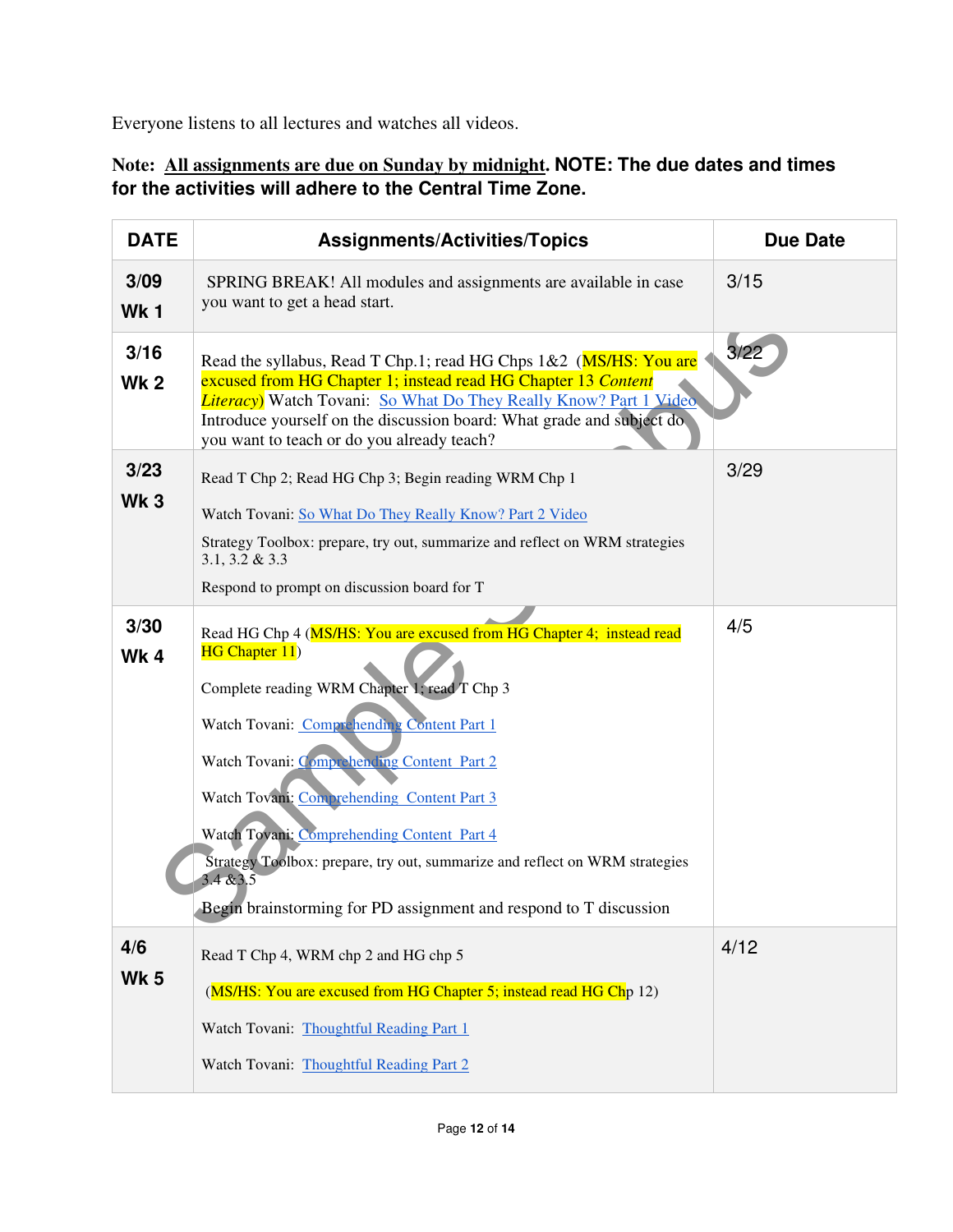| <b>DATE</b>             | <b>Assignments/Activities/Topics</b>                                                          | <b>Due Date</b> |
|-------------------------|-----------------------------------------------------------------------------------------------|-----------------|
|                         | Watch Tovani: Thoughtful Reading Part 3                                                       |                 |
|                         | Watch Tovani: Thoughtful Reading Part 4                                                       |                 |
|                         | Strategy Toolbox: prepare, try out, summarize and reflect on WRM<br>strategies 3.6, 3.7 & 3.8 |                 |
|                         | Select a topic (must be related to literacy), let me know and start<br>planning               |                 |
|                         | Respond to T discussion and submit notebook part 1                                            |                 |
| 4/13<br>Wk <sub>6</sub> | Read T Chp 5, finish WRM Chp 3, and HG Chps 6 & 7<br>Watch Tovani: Fix Up Strategies          | 4/19            |
|                         | Strategy toolbox: prepare, try out, summarize and reflect on WRM<br>strategies $3.9 \& 3.10$  |                 |
|                         | Begin planning lesson for your content area $\&$ submit it's objective for<br>feedback        |                 |
|                         | Tovani discussion board                                                                       |                 |
| 4/20                    | Read T Chp 6 and WRM Chp 4                                                                    | 4/26            |
| <b>Wk7</b>              | Find your content area and watch at least 1 Ted Talk:                                         |                 |
|                         | English                                                                                       |                 |
|                         | Math                                                                                          |                 |
|                         | <b>Science</b>                                                                                |                 |
|                         | <b>Physical Education</b>                                                                     |                 |
|                         | <b>Social Studies</b>                                                                         |                 |
|                         | <b>Creativity in Education</b>                                                                |                 |
|                         | Strategy Toolbox: prepare, try out, summarize and reflect on 3.11, 3.12 & 3.13                |                 |
|                         | Respond to Tovani discussion board, submit lesson plan and submit professional<br>development |                 |
|                         |                                                                                               |                 |
| 4/27                    | Read Chp T 7 and HG Chps 9, 10 & 14                                                           | 5/1             |
| Wk8                     | Watch Formative Assessment presentation from NCTE 2012:                                       |                 |